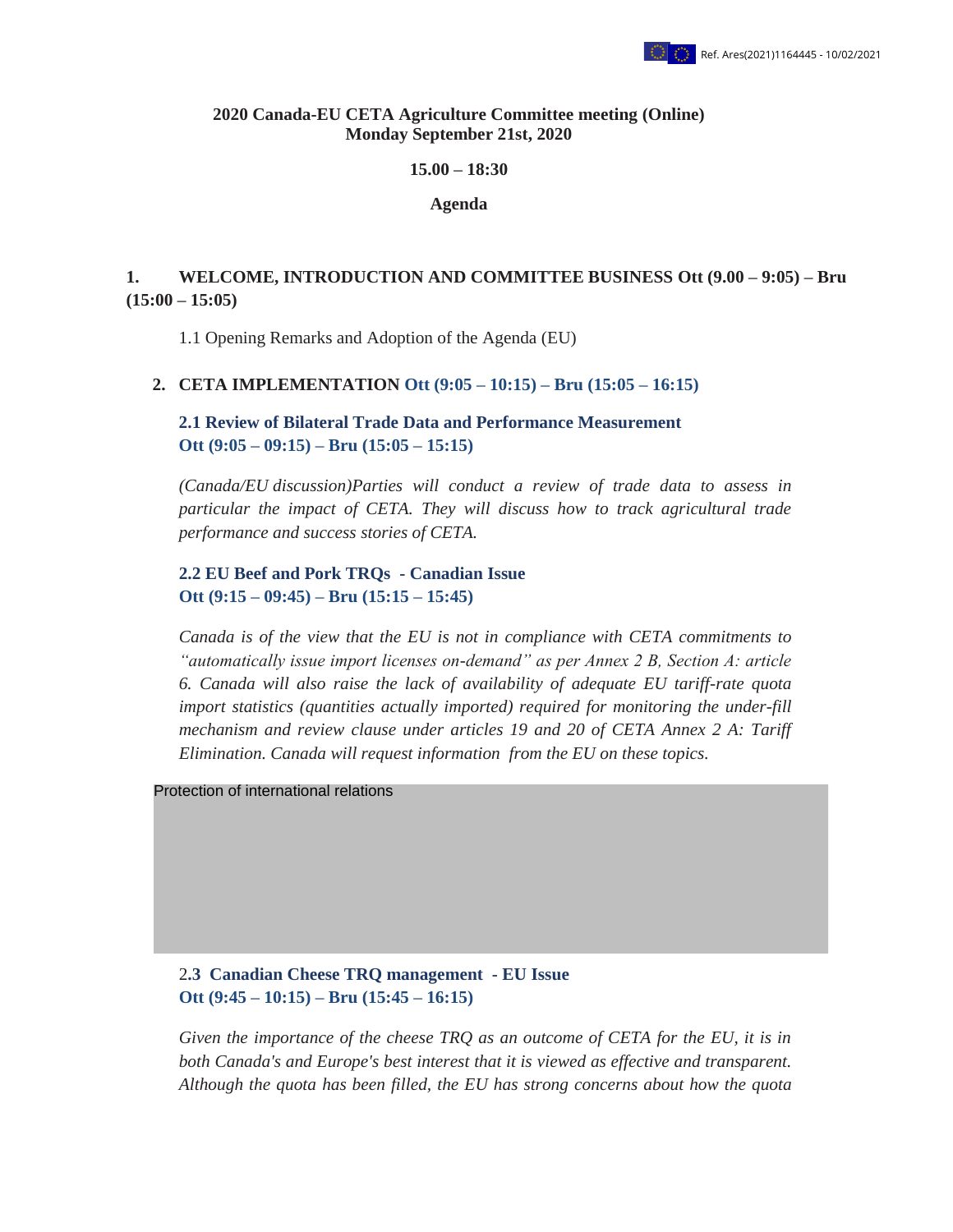*are managed. The EU position remains that it is against the pool system set up by Canada as it is intrinsically biased.* 

*In April 2019, the EU requested a formal review of Canada's CETA cheese TRQs. The matter was discussed at the 2019 meeting of the Committee on Agriculture. Canada announced that it would consider disciplines on transfers such as transfers' costs or penalties for "abusive" transfers within its review process.*

In the meantime, Canada has undertaken a general review of the administration of all *of its TRQs although EU holds the view that the CETA review remains separate. The EU has made submissions into the two consultation phases of this process (July 2019 and May 2020), proposing technical changes which could easily be made to the TRQ rules, to ensure more even access to the Canadian market throughout the year, for EU business. The EU is disappointed that this consultation was cancelled at the last minute (with no notice). When does Canada expect to resume its TRQ consultation process?* 

#### **3. OTHER TRADE ISSUES (10:15 – 11:45, including rest break)**

#### **EU Issues**

## **3.1 Canada Sugar Countervailing Duties Ott (10.15 -10.25) – Bru (16:15 – 16:25)**

*On 13th August 2020 Canada published notification of expiry concerning Anti-Dumping and Countervailing Duties imposed by Canada for the past 25 years on EU refined sugar. The situation in the EU has changed drastically over this time, with no more sugar export refunds since September 2008, the ending of public intervention in the sugar market in 2009/10 and finally the elimination of the EU sugar quota regime in 2017. The EU considers that there are no grounds for initiation of an expiry review and that the dumping and subsidy measures currently in force should lapse by 2 October 2020.* 

## **3.2 Canada anti-dumping investigation into Wheat Gluten Ott (10.25-10.35) – Bru (16:25-16:35)**

*On 17th August 2020 Canada opened an anti-dumping investigation on imports of wheat gluten from Austria, Belgium, France, Germany and Lithuania. The Commission has registered as an Interested Party and has filed an injury submission.*  Anti-dumping submission contains Confidential information, relating to EU decisionmaking process.

*. At our request, Canada has extended* 

*the deadline to 1 October.*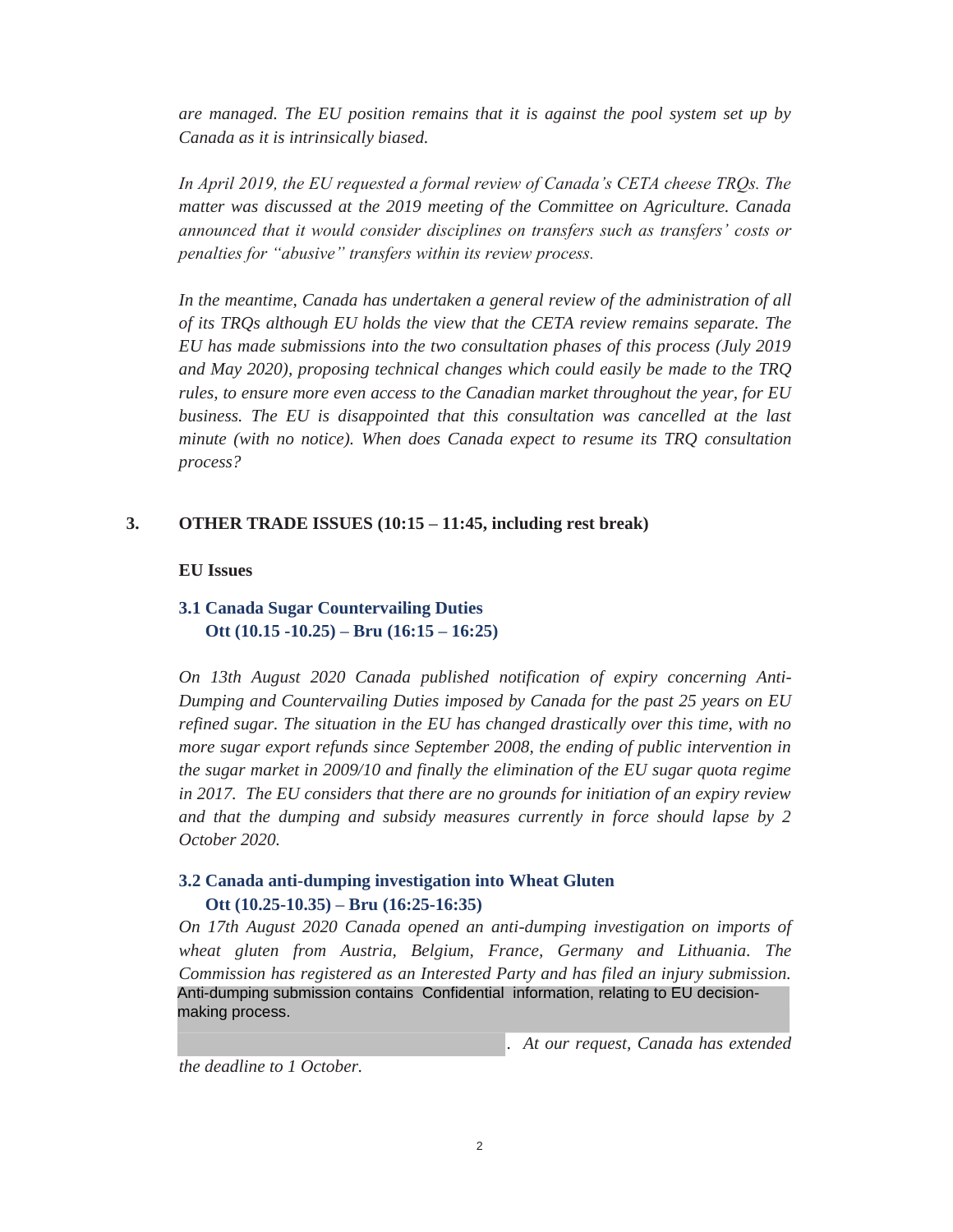# **3.3 Milk classes and prices (dairy ingredients) Ott (10.35-10.45) – Bru (16:35 – 16:45)**

*EU is seeking information from Canada on the impact of recent changes to its milk class system and the elimination of certain classes:* 

- x *Would Canada explain the federal-provincial agreements under which provincial boards and agencies exercise authority over milk pricing?*
- What will be the pricing model in the different parts of Canada for the new *(revised) milk classes?*
- x *How will butterfat and protein be priced in this new class classification and based on which elements?*
- Milk class 6 and 7 had some international price elements, is this still the *case under the new classification?*
- How will the SMP that was produced in milk class 6 and 7 be priced in the *future?*
- x *Does Canada intend to publish more data on milk class prices, utilization, and sales to the federal Government, to improve transparency?*

# **3.4 Canadian food origin labelling legislation**

**Ott (10:45 -10.55) – Bru (16:45-16:55)** 

*EU is seeking an update from Canada on this issue.* 

## **Canada Issues**

# **3.5 EU's Hazard based decision-making**

## **Ott (11.05 - 11.15) – Bru (17:05-17:15)**

*Canada has concerns about the EU's hazard-based regulatory decision making and approach to assessing plant protection products and impacts on cut-offs for import tolerances. This threatens the continued market access to the EU of Canadian exports of agricultural commodities valued at over \$2.7 billion CAD annually.* 

*Canada is seeking additional information on the import tolerance process for setting MRLs applicable to products imported from third-countries. Until a clear and predictable process for import tolerances is set, Canada, along with like-minded countries, requests transitional measures to maintain current MRLs for products not renewed.* 

# **3.6 EU Veterinary Medicinal Regulation Ott (11.15 -11.25) - Bru (17:15-17:25)**

*The Government of Canada is concerned of potential negative trade implications for Canadian exports of live animals and animal products to the EU as a result of the EU's Veterinary Medicinal Product Regulation set to come into force in February 2022.*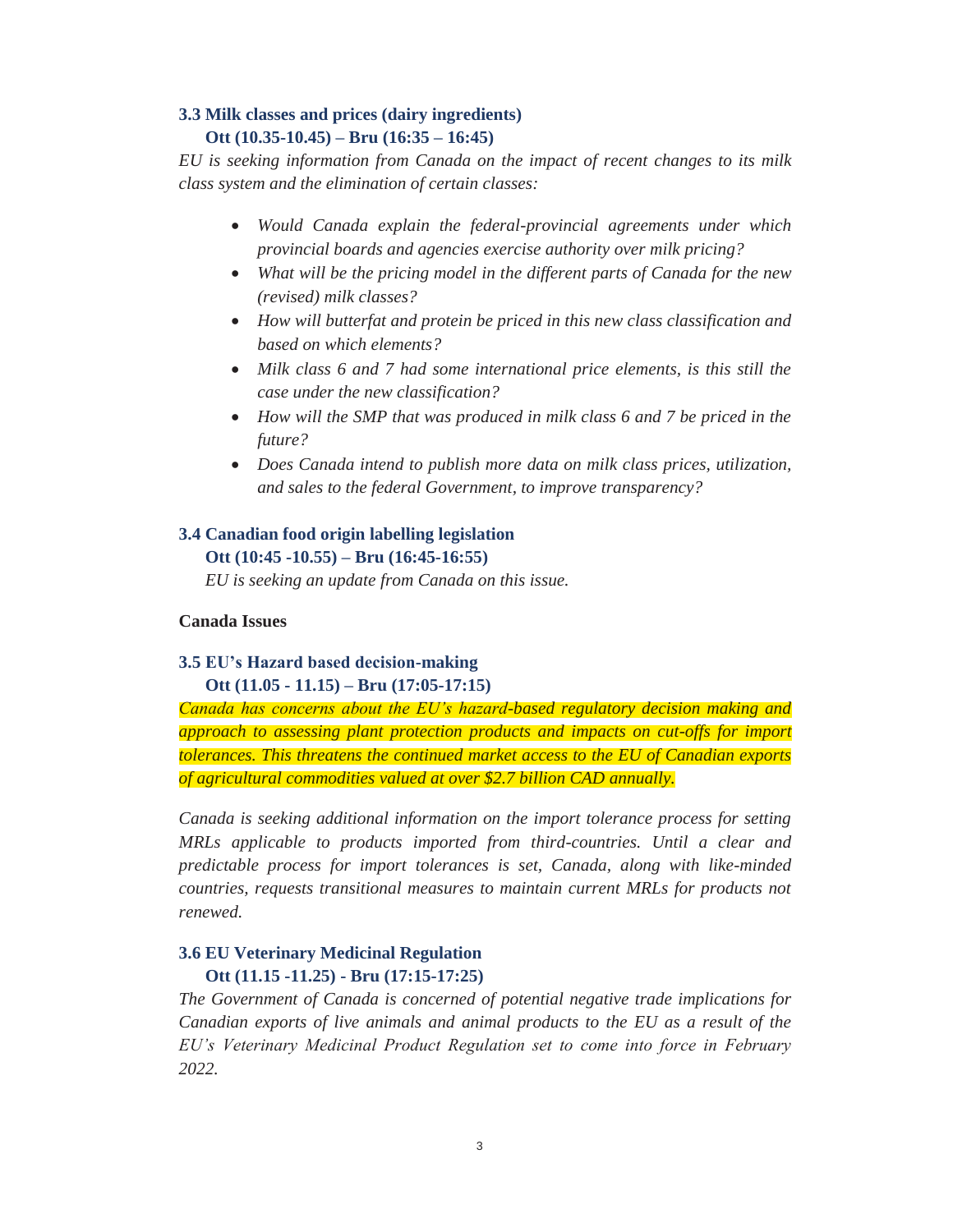*Canada would like an early opportunity to engage with the EU during their development of the secondary legislation related to the regulation, in order to minimize potential negative trade impacts.* 

#### **3.7 EU SMP intervention program Ott (11.25-11.35) - Bru (17:25-17:35)**

*Canada has also expressed interest in EU dairy policy, such as the EU's market intervention to purchase skim milk powder, which coincided with the creation of Milk Class 7. Canada is seeking information on the potentially distortive effects resulting from the EU's SMP intervention and how the SMP intervention program was administered:* 

- *How minimum price bids were set and how bids were accepted?*
- *What effect did the program have on domestic prices?*
- *Did the program operate at a net loss and if so, are there subsidy implications?*
- *Does the EU have rules regarding how long a product can be stored in relation to selling the product for human consumption (e.g., expiration dates)?*

### **3.8 EU Country-of-Origin-Labelling for Primary Ingredients Ott (11.35-11.45) – Bru (17:35-17:45)**

*Despite three years of assurances from Commission officials that an Italian national mandatory COOL measure for pasta, rice and tomatoes would be withdrawn when an EU-wide voluntary COOL measure came into force (April 1, 2020), the Italian measure has been extended and will remain in force until at least December 31, 2021.* 

Protect international relations

#### **4. ANY OTHER BUSINESS Ott (11:45 – 12:15) – Bru (17:45 – 18:15)**

#### **4.1 Information on EU proposal for nutritional labelling**

*Canada is monitoring this legislative development and is seeking an update from the EU on this issue.* 

**4.2 Information on Canada front-of-package labelling of certain foods**  *EU is seeking an update from Canada on this issue*

#### **4.3 Information on EC Product Environmental Footprint pilots**

*Canada is monitoring this legislative development and is seeking an update from the EU on this issue.*